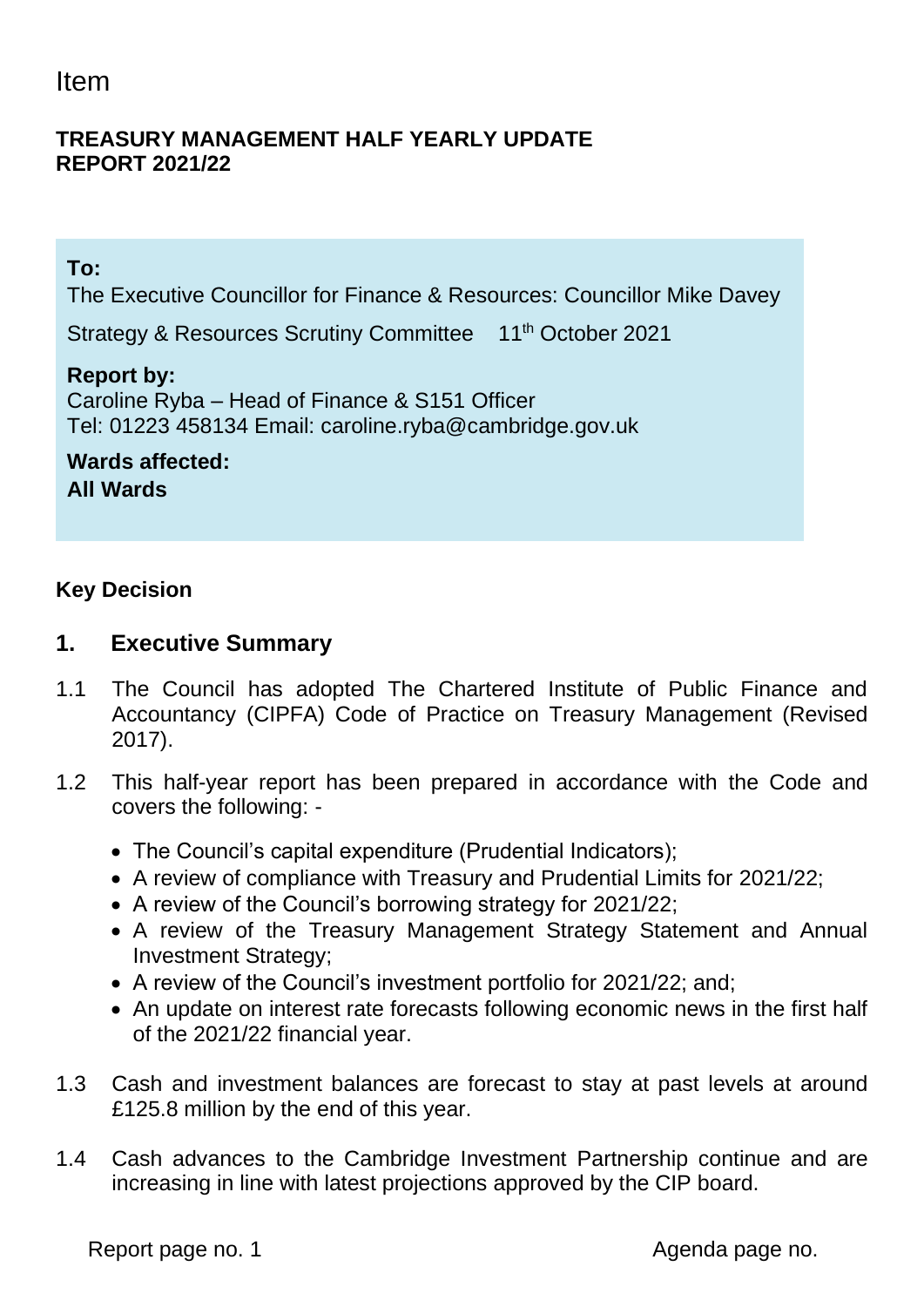1.5 Interest receipts for the year are projected at £852,000 which is £94,000 below budget. Interest receipts are forecast lower than last year due mainly to reductions in investment rates.

#### **2. Recommendations**

The Executive Councillor is asked to recommend to Council:-

- 2.1 The Council's estimated Prudential and Treasury Indicators 2021/22 to 2024/25 (Appendix A).
- 2.2 That the counterparty limit for building societies with assets over £100bn be increased by £10m to £30m (Appendix B).
- 2.3 To approve the changes to the Cambridge Investment Partnership loans in the counterparty list, to bring these into line with the approved expenditure per the approved capital plan (Appendix B).

#### **3. Background**

- 3.1. The Council is required to comply with the CIPFA Prudential Code (December 2017 edition) and the CIPFA Treasury Management Code of Practice (Revised December 2017). The Council is required to set prudential and treasury indicators, including an Authorised Limit for borrowing, for a three-year period and should ensure that its capital plans are affordable, prudent and sustainable.
- 3.2 The Code of Practice requires as a minimum receipt by full Council of an Annual Treasury Management Strategy Statement – including the Annual Investment Strategy and Minimum Revenue Provision Policy – for the year ahead, a half-year review report and an Annual Report (stewardship report) covering activities in the previous year.
- 3.3 In line with the Code of Practice, all treasury management reports have been presented to both Strategy & Resources Scrutiny Committee and to full Council.
- 3.4 The Council is currently supported in its treasury management functions by specialist advisors who are Link Asset Services. These services include the provision of advice to the Council on developments and best practice in this area and provide information on the creditworthiness of potential counterparties, deposits, borrowing, interest rates and the economy.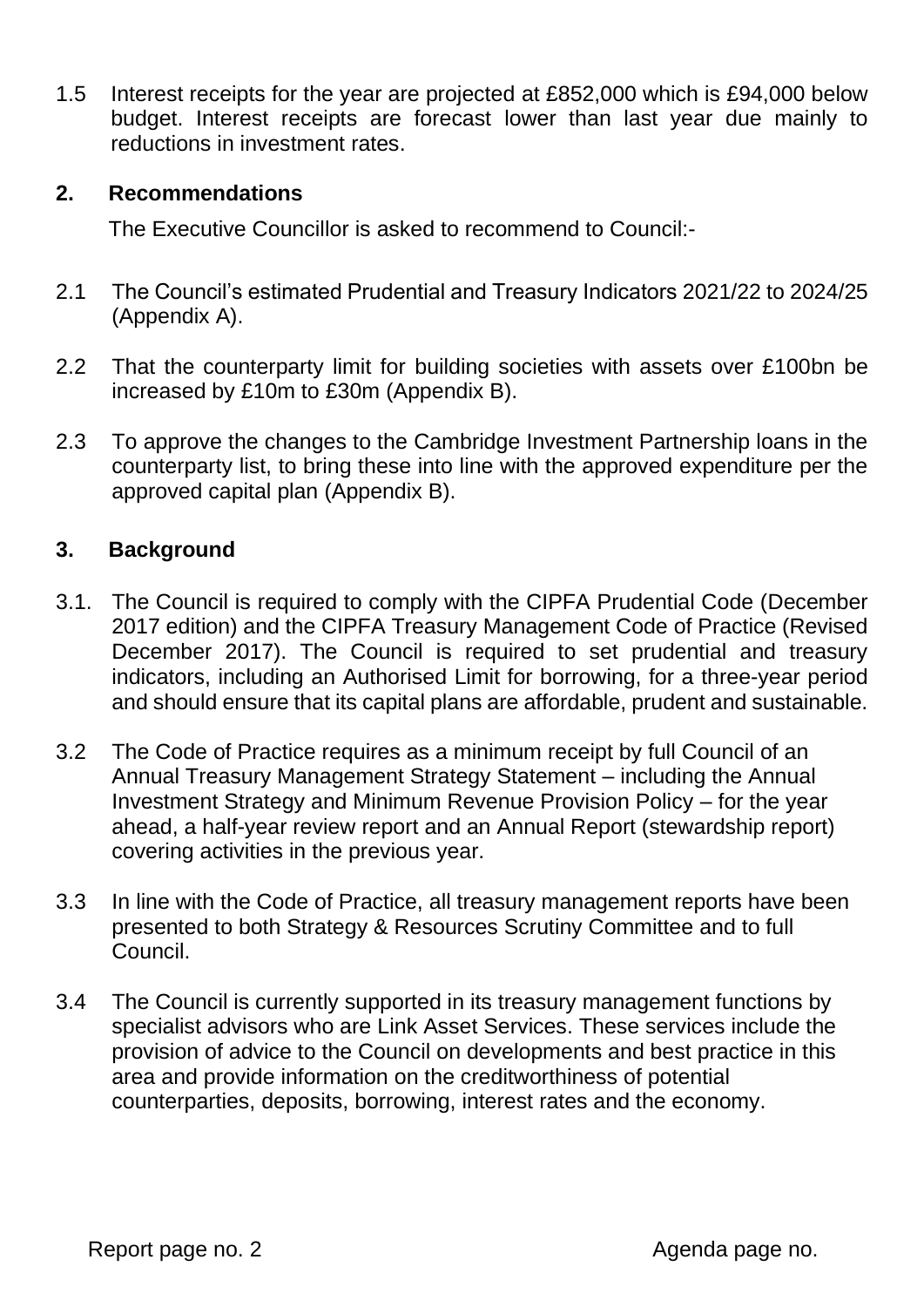### **4. The Council's Capital Expenditure and Financing 2021/22 to 2024/25**

- 4.1 The Council undertakes capital expenditure on long-term assets. These activities may either be:
	- Financed immediately through the application of capital or revenue resources (capital receipts, capital grants, developer contributions, revenue contributions, reserves etc.), which has no resultant impact on the Council's borrowing need; or;
	- If insufficient financing is available, or a decision is taken not to apply other resources, the funding of capital expenditure will give rise to a borrowing need.
- 4.2 Details of capital expenditure forms one of the required prudential indicators. The table below shows the proposed capital expenditure and how it will be financed. It also includes any re-phasing during 2021/22 and is in line with the agreed Capital Plan and estimated future capital expenditure.

| <b>Estimate</b>                                                       | 2021/22<br>£'000 | 2022/23<br>£'000 | 2023/24<br>£'000 | 2024/25<br>£'000 |
|-----------------------------------------------------------------------|------------------|------------------|------------------|------------------|
| <b>General Fund Capital Expenditure</b>                               | 95,375           | 52,400           | 43,074           | 16,140           |
| <b>HRA Capital Expenditure</b>                                        | 67,754           | 86,302           | 76,283           | 149,855          |
| <b>Total Capital Expenditure</b>                                      | 163,129          | 138,702          | 119,357          | 165,995          |
| Resourced by:                                                         |                  |                  |                  |                  |
| Capital receipts                                                      | $-25,603$        | $-17,884$        | $-13,445$        | $-7,819$         |
| Other contributions                                                   | $-71,360$        | $-82,444$        | $-58,100$        | $-104,606$       |
| Total resources available for<br>financing capital expenditure        | $-96,963$        | $-100,328$       | $-71,545$        | $-112,425$       |
| Financed from cash balances &<br>any Prudential Borrowing<br>required | 66,166           | 38,374           | 47,812           | 53,570           |

4.3 In addition to a total of £21.5 million for the Mill Road and Cromwell Road developments, the Medium Term Financial Strategy now includes capital expenditure of £10.4 million for the L2 Orchard Park site and £90.8 million for the redevelopment of Park Street. This is General Fund expenditure which will be funded from cash balances and borrowing. It is reflected in the increase in the Council's Capital Financing Requirement.

#### **5. The Council's Prudential and Treasury Management Indicators**

5.1 The table overleaf shows the Capital Financing Requirement (CFR), which is the underlying external need to incur borrowing for a capital purpose. It also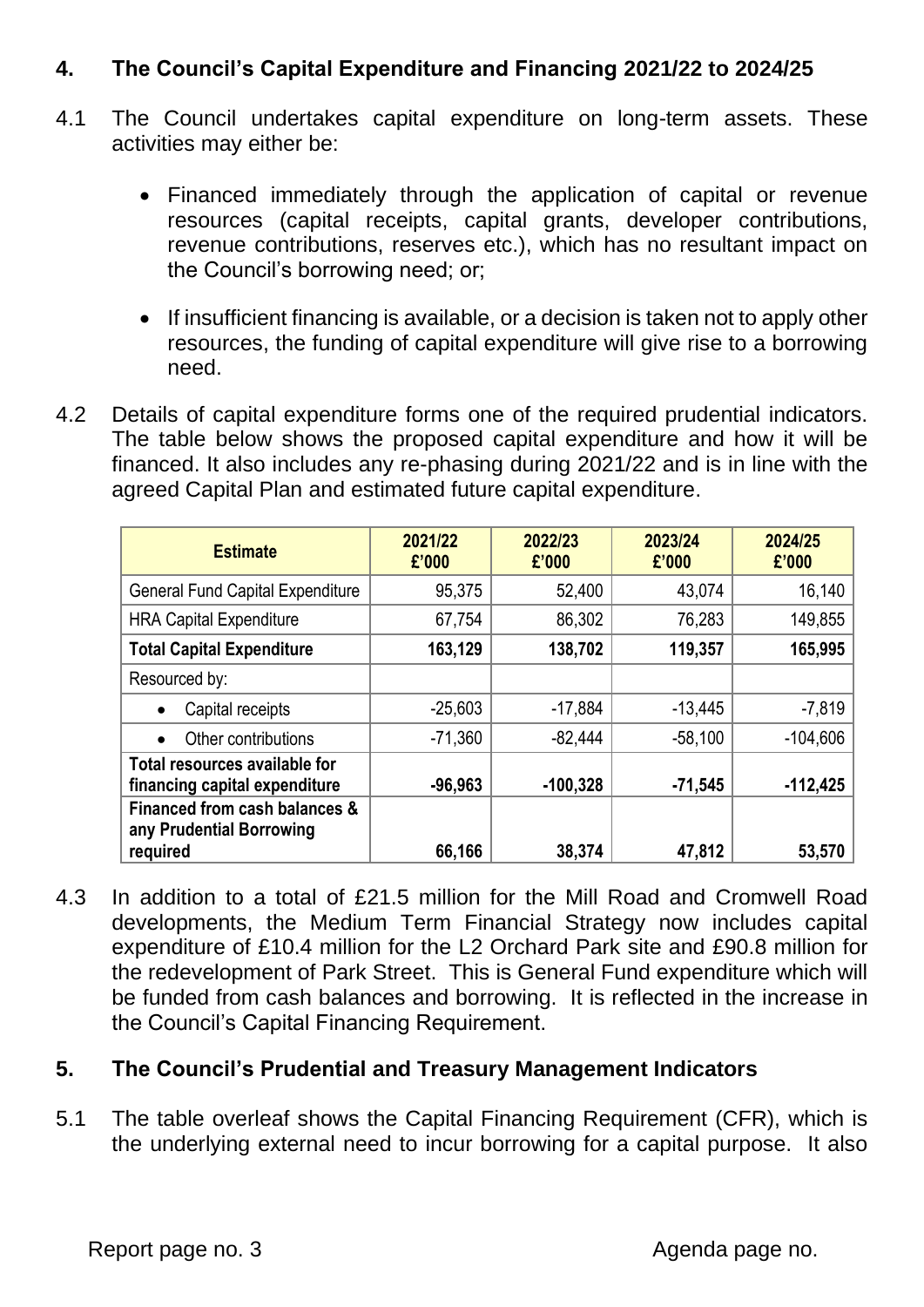shows the expected debt position over the period. This is termed the Operational Boundary.

| <b>Capital Financing Requirement &amp;</b><br><b>External Borrowing Estimate</b> | 2021/22<br>£'000 | 2022/23<br>£'000 | 2023/24<br>£'000 | 2024/25<br>£'000 |
|----------------------------------------------------------------------------------|------------------|------------------|------------------|------------------|
| <b>General Fund Capital Financing</b><br>Requirement                             | 143,657          | 179,475          | 208,490          | 215,019          |
| <b>HRA Capital Financing Requirement</b>                                         | 208,654          | 210,904          | 229,162          | 275,559          |
| <b>Total Capital Financing Requirement</b>                                       | 352,311          | 390,379          | 437,652          | 490,578          |
| <b>Movement in the Capital Financing</b><br><b>Requirement</b>                   | 65,860           | 38,068           | 47,273           | 52,926           |
| Financed from cash balances & any<br><b>Prudential Borrowing required</b>        | 66,166           | 38,374           | 47,812           | 53,570           |
| <b>Minimum Revenue Provision</b>                                                 | (306)            | (306)            | (539)            | (644)            |
| <b>Estimated External Gross</b><br>Debt/Borrowing (Including HRA<br>Reform)      | 279,738          | 318,112          | 365,924          | 419,494          |
| <b>Authorised Limit for External Debt</b>                                        | 400,000          | 450,000          | 550,000          | 550,000          |
| Operational Boundary for External Debt                                           | 357,311          | 395,379          | 442,652          | 495,578          |

- 5.2 A further prudential indicator controls the overall level of borrowing externally. This is the Authorised Limit (ABL) which represents the limit beyond which borrowing is prohibited and needs to be set and revised by Members.
- 5.3 The table below shows the Council's current outstanding debt and headroom (the amount of additional borrowing that is possible without breaching the Authorised Borrowing Limit): -

| <b>UPDATE</b>                                                                       | Principal (£'000) |
|-------------------------------------------------------------------------------------|-------------------|
| Authorised Borrowing Limit (A) – Agreed by Council on 17 <sup>th</sup> October 2019 | 400,000           |
| PWLB Borrowing (for HRA Self-Financing, B)                                          | 213,572           |
| Headroom (A minus B)                                                                | 186,428           |
| Borrowing up to 31 <sup>st</sup> August 2021                                        | <b>NIL</b>        |
| <b>Total Current Headroom (A minus B)</b>                                           | 186,428           |

5.4 During this financial year the Council has operated within the 'authorised' and 'operational' borrowing limits contained within the Prudential Indicators set out in the Council's Treasury Management Strategy Statement. The anticipated Prudential & Treasury indicators are shown in Appendix A.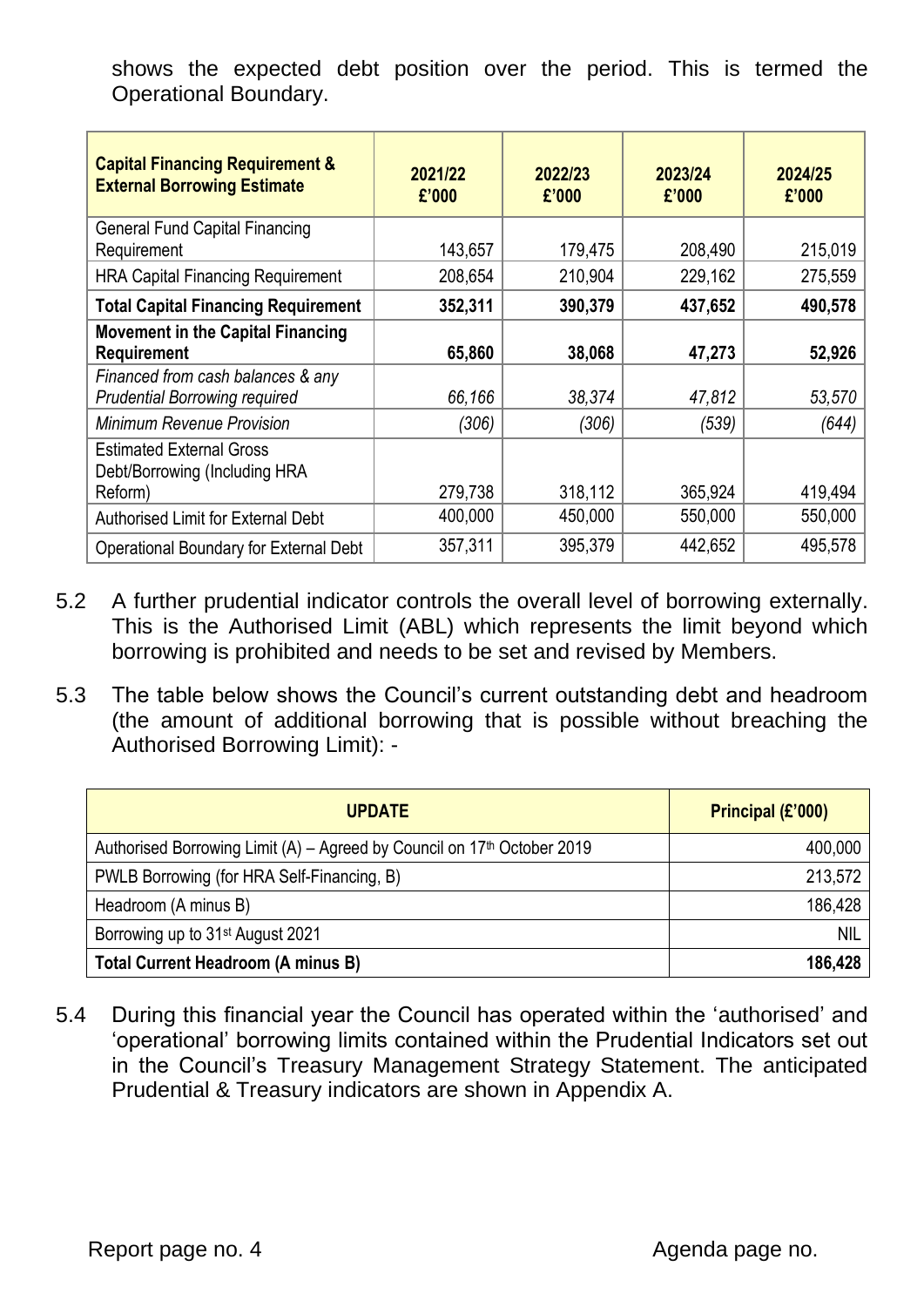#### **6. Borrowing**

- 6.1 The Council is permitted to borrow under the Prudential Framework, introduced with effect from 1<sup>st</sup> April 2004.
- 6.2 Current borrowing relates to loans from the PWLB for self-financing dwellings held within the HRA, taken out in 2012 totalling £213,572,000.
- 6.3 The Council's current capital plan requires new external borrowing for the year 2021/22 onwards. This is to support the redevelopment of the Park Street multistorey car park and for capital schemes under the HRA. However, this will be kept under review as part of the development of the capital plan.
- 6.4 The provision for the repayment of debt is known as the Minimum Revenue Provision (MRP). Regulations require the authority to publish at least annually a policy by which MRP will be determined. This policy was agreed by Council on 25<sup>th</sup> February 2021. Changes to the policy will be considered and amendments may be proposed in the next Treasury Management strategy, alongside the Council's capital strategy and budget setting report.
- 6.5 In the event that external borrowing is undertaken the Council is able, as an eligible local authority, to access funds at the PWLB Certainty Rate (a 0.20% discount on loans) until 31 March 2022, at least (with the date agreed annually). However, the Council notes the publication of the HM Treasury Public Works Loans Board (PWLB) revised lending terms and guidance, which puts in place restrictions on borrowing from the PWLB where an authority's capital plan includes commercial schemes in the year that borrowing is required. The Council's capital plan does not include any schemes that are classified as commercial under these revised lending terms.

#### **7. Investment Portfolio**

- 7.1 The Council takes a cautious approach to its Treasury Management Strategy, and the detailed counterparty list with limits is shown within Appendix B.
- 7.2 The average rate of return for all deposits to  $31<sup>st</sup>$  August 2021 is 0.67%, compared to 1.04% in 2020/21. The current quoted return on the CCLA Local Authorities Property Fund is an annual return of 4.33%. Loans extended to CIP projects on Mill Road and Cromwell Road have an annual return of 4.35% for working capital loans with 0.62% taken as investment income and the balance transferred to the balance sheet for future allocation to approved projects.
- 7.3 To ensure that minimal risk is present for the Housing Revenue Account (HRA) nominal cash balances, returns from lower risk investments (currently estimated at 0.2%) will be used to transfer interest receipts to the HRA.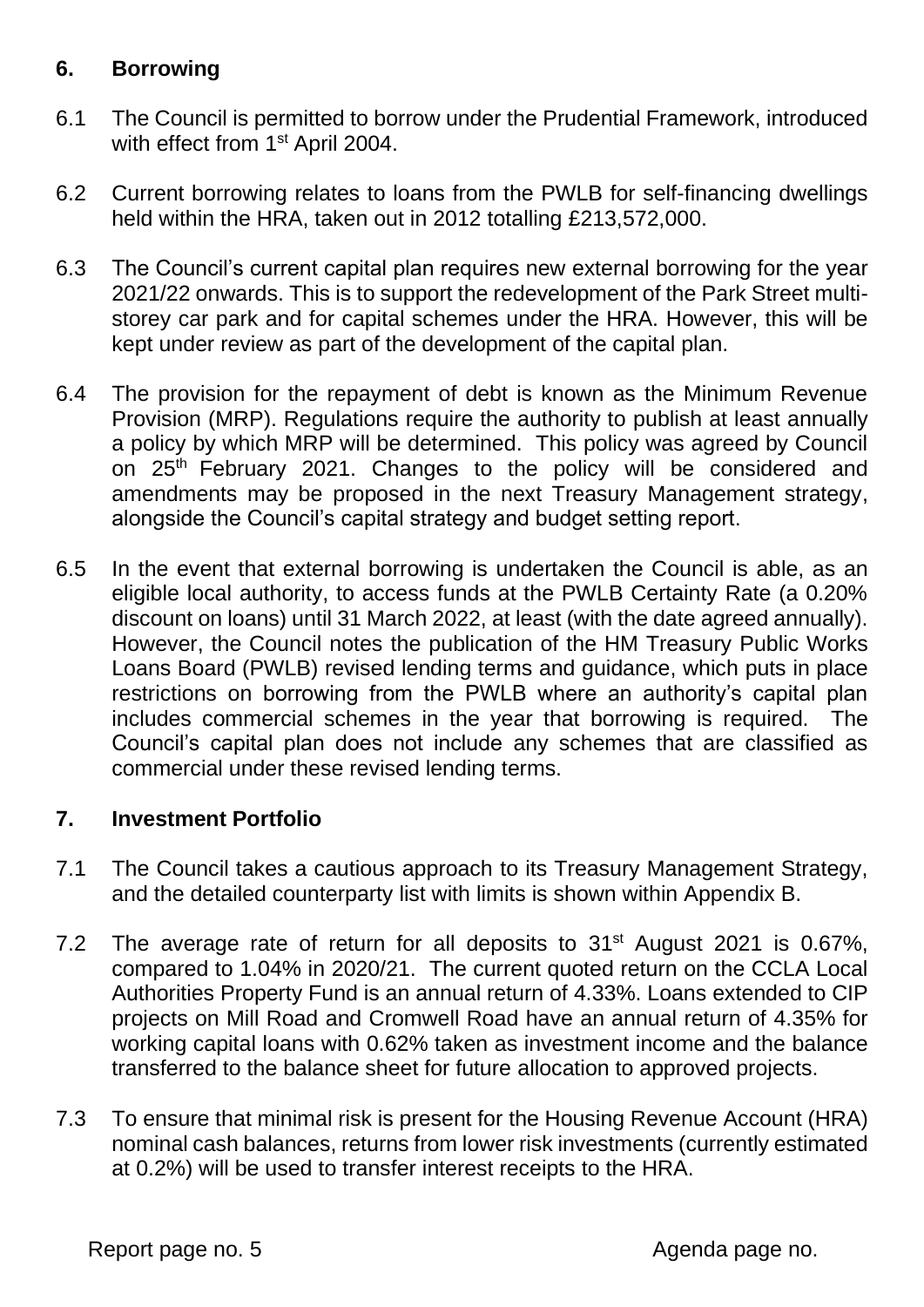- 7.4 Current estimates for 2021/22 include gross interest receipts of £852,000. This is mainly due to interest rates being low.
- 7.5 Interest rates are currently very low. Building societies have better rates than other local authorities and therefore it would be beneficial to have more capacity to use them at this time. We recommend increasing the investment limit with large building societies from £20m to £30m. See Appendix B for proposed changes to the Counterparty List.
- 7.6 The table below shows the Council's predicted cash balances apportioned between short term (up to 3 months), medium term (up to 1 year) and long term (core cash, up to 5 years) deposits.

| <b>DEPOSIT ANALYSIS</b><br><b>Annualised Av Balance</b> | 2021/22<br>£'000 | 2022/23<br>£'000 | 2023/24<br>£'000 | 2024/25<br>£'000 | 2025/26<br>£'000 |
|---------------------------------------------------------|------------------|------------------|------------------|------------------|------------------|
| Short Term $-40\%$ *                                    | 50,300           | 42,700           | 28,450           | 42,600           | 42,600           |
| Medium Term - 30%*                                      | 37,750           | 32,050           | 21,350           | 31,900           | 31,900           |
| Long Term $-30\%$ *                                     | 37,750           | 32,050           | 21,350           | 31,900           | 31,900           |
| <b>TOTAL</b>                                            | 125,800          | 106,800          | 71,150           | 106,400          | 106,400          |

**\*Based on current estimated net cash inflow trends.**

- 7.7 The Council's balances reduce in the short term in line with the cash requirements of the redevelopment of Park Street and of Cambridge Investment Partnership redevelopments of Mill Road and Cromwell Road and an enhanced HRA capital plan to further increase affordable homes in the City. Balances increase as loans start to be repaid and additional rent receipts are present in the HRA Business plan. All loans are secured against assets in various CIP limited companies.
- 7.8 An analysis of the sources of the Council's deposits is prepared from the balance sheet at the end of each financial year. The analysis for 31 March 2021 is shown at Appendix C.

### **8. Update on the exit from the European Union (EU) & COVID-19**

- 8.1 The 2016 referendum result generated some uncertainty in the investment markets, and current events continue to disrupt the markets. The council will continue to seek out asset backed securities wherever possible as mitigation in these uncertain times. The United Kingdom left the EU on 31<sup>st</sup> January 2020 with an 'exit deal' coming into force on 31 January 2021.
- 8.2 COVID-19 has placed downward trends on world-wide money markets. This will continue for some time particularly with fears around a 'spike' in infection rates looming.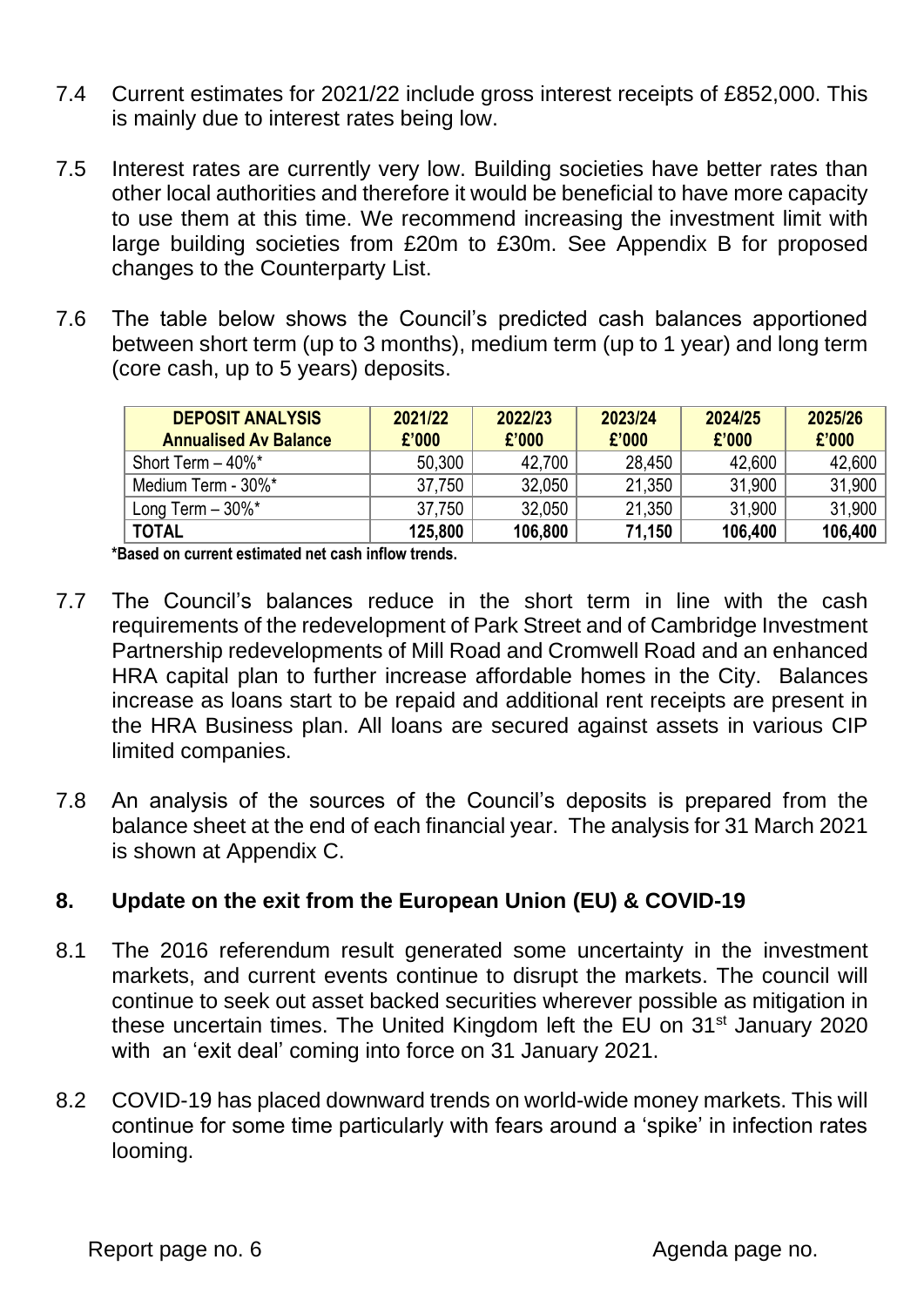#### **9. Interest Rates**

- 9.1 Link Asset Services is the Council's independent treasury advisor. In support of effective forecasting the Council needs to be aware of the potential influence of interest rates on treasury management issues for the Council. Link's opinion on interest rates is presented at Appendix D.
- 9.2 As above, building societies currently have better interest rates available compared with other counterparties. See Appendix B for proposed changes to the Counterparty List.

#### **10. Implications**

#### **(a) Financial Implications**

This is a financial report and implications are included in the detailed paragraphs as appropriate.

The prudential and treasury indicators have been amended to take account of known financial activities

#### **(b) Staffing Implications**

None.

#### **(c) Equality and Poverty Implications**

None.

**(d) Environmental Implications**

None

#### **(e) Procurement Implications**

None.

# **(f) Community Safety Implications**

No community safety implications.

#### **11. Consultation and communication considerations**

None required.

#### **12. Background papers**

No background papers were used in the preparation of this report.

#### **13. Appendices**

13.1 Appendix A – Prudential and Treasury Management Indicators Appendix B – The Council's current Counterparty list

Report page no. 7 and 10 and 20 and 20 and 20 and 20 and 20 and 20 and 20 and 20 and 20 and 20 and 20 and 20 and 20 and 20 and 20 and 20 and 20 and 20 and 20 and 20 and 20 and 20 and 20 and 20 and 20 and 20 and 20 and 20 a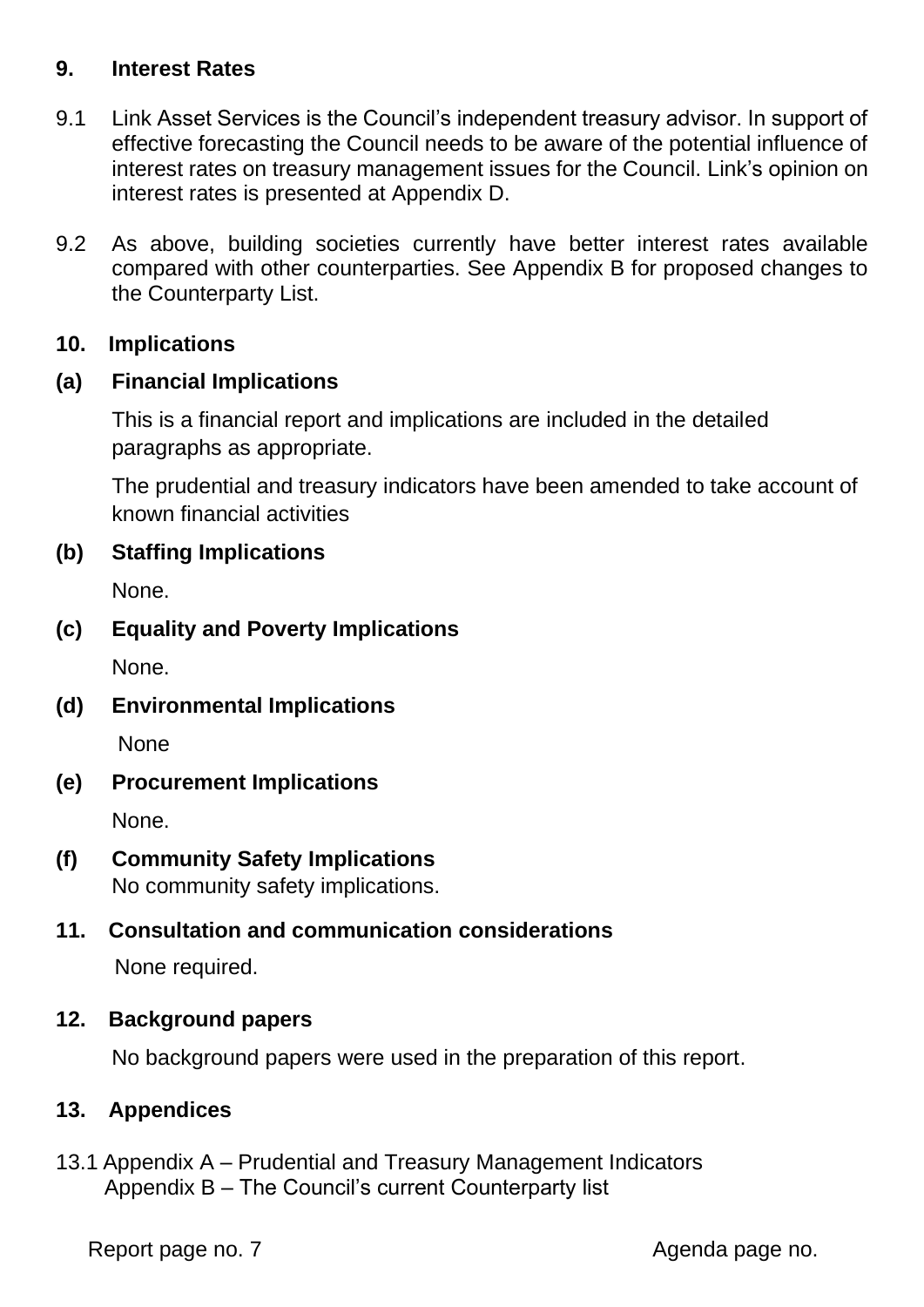Appendix C – Sources of the Council's Deposits Appendix D – Link's opinion on UK Forecast Interest Rates Appendix E – Glossary of Terms and Abbreviations

### **14. Inspection of papers**

14.1 If you have any queries about this report please contact:

| Author's Name:                      | <b>Francesca Griffiths</b>        |
|-------------------------------------|-----------------------------------|
| Author's Phone Number: 01223 458126 |                                   |
| Author's Email:                     | francesca.lawton@cambridge.gov.uk |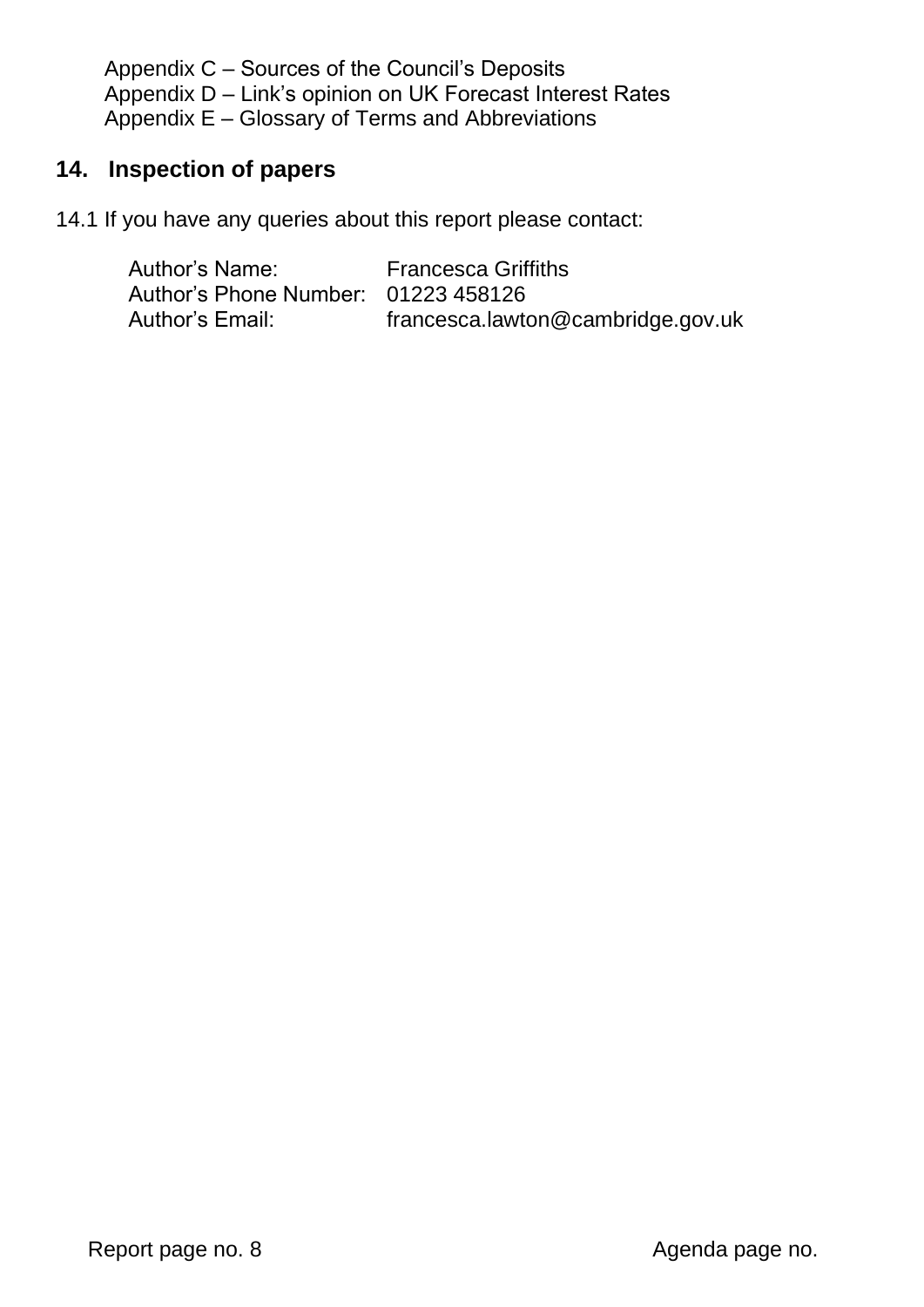# **PRUDENTIAL & TREASURY MANAGEMENT INDICATORS**

| <b>Estimates</b>                                             | 2021/22<br>£'000 | 2022/23<br>£'000 | 2023/24<br>£'000 | 2024/25<br>£'000 |
|--------------------------------------------------------------|------------------|------------------|------------------|------------------|
| <b>PRUDENTIAL INDICATORS</b>                                 |                  |                  |                  |                  |
|                                                              |                  |                  |                  |                  |
| <b>Capital expenditure</b>                                   |                  |                  |                  |                  |
| - General Fund                                               | 95,375           | 52,400           | 43,074           | 16,140           |
| - HRA                                                        | 67,754           | 86,302           | 76,283           | 149,855          |
| <b>Total</b>                                                 | 163,129          | 138,702          | 119,357          | 165,995          |
|                                                              |                  |                  |                  |                  |
| <b>Capital Financing Requirement</b><br>(CFR) as at 31 March |                  |                  |                  |                  |
| - General Fund                                               | 143,657          | 179,475          | 208,490          | 215,019          |
| - HRA                                                        | 208,654          | 210,904          | 229,162          | 275,559          |
| Total                                                        | 352,311          | 390,379          | 437,652          | 490,578          |
| <b>Change in the CFR</b>                                     | 65,860           | 38,068           | 47,273           | 52,926           |
|                                                              |                  |                  |                  |                  |
| <b>Deposits at 31 March (Average</b>                         |                  |                  |                  |                  |
| cash balances annualised)                                    | 125,800          | 106,800          | 71,150           | 106,400          |
|                                                              |                  |                  |                  |                  |
| <b>External Gross Debt</b>                                   | 245,878          | 322,213          | 386,397          | 425,513          |
|                                                              |                  |                  |                  |                  |
| Ratio of financing costs to net                              |                  |                  |                  |                  |
| revenue stream                                               |                  |                  |                  |                  |
| -General Fund                                                | $-69$            | 1,410            | 1,927            | 1,993            |
| -HRA                                                         | 7,375            | 7,353            | 7,792            | 8,709            |
| <b>Total</b>                                                 | 7,306            | 8,763            | 9,719            | 10,702           |
| % of net revenue expenditure                                 |                  |                  |                  |                  |
| -General Fund                                                | $-0.25%$         | 8.10%            | 12.96%           | 12.92%           |
| -HRA                                                         | 16.63%           | 15.74%           | 15.59%           | 16.62%           |
| Total (%)                                                    | 16.39%           | 23.84%           | 28.55%           | 29.54%           |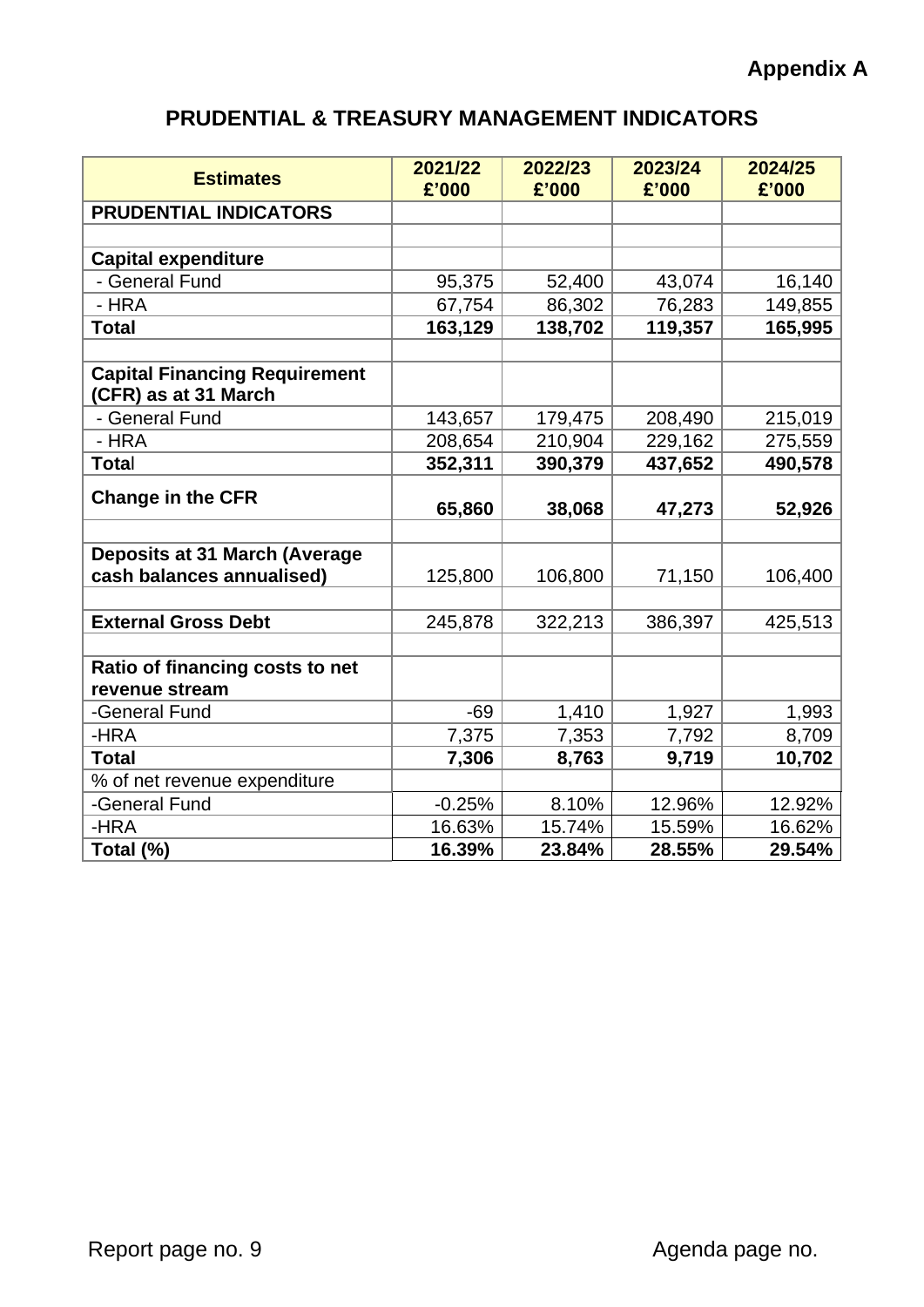# **PRUDENTIAL & TREASURY MANAGEMENT INDICATORS**

|                                                                                               | <b>Estimate</b><br>2021/22<br>£'000 | <b>Estimate</b><br>2022/23<br>£'000 | <b>Estimate</b><br>2023/24<br>£'000 | <b>Estimate</b><br>2024/25<br>£'000 |
|-----------------------------------------------------------------------------------------------|-------------------------------------|-------------------------------------|-------------------------------------|-------------------------------------|
| <b>TREASURY INDICATORS</b>                                                                    |                                     |                                     |                                     |                                     |
|                                                                                               |                                     |                                     |                                     |                                     |
| <b>Authorised limit</b>                                                                       |                                     |                                     |                                     |                                     |
| for borrowing                                                                                 | 400,000                             | 450,000                             | 550,000                             | 550,000                             |
| for other long-term liabilities                                                               | 0                                   | $\Omega$                            | 0                                   |                                     |
| <b>Total</b>                                                                                  | 400,000                             | 450,000                             | 550,000                             | 550,000                             |
| <b>Operational boundary</b>                                                                   |                                     |                                     |                                     |                                     |
| for borrowing                                                                                 | 357,311                             | 395,379                             | 442,652                             | 495,578                             |
| for other long-term liabilities                                                               | 0                                   | 0                                   | 0                                   |                                     |
| <b>Total</b>                                                                                  | 357,311                             | 395,379                             | 442,652                             | 495,578                             |
| <b>Upper limit for total principal</b><br>sums deposited for over 364<br>days & up to 5 years | 50,000                              | 50,000                              | 50,000                              | 50,000                              |
| <b>Upper limit for fixed &amp; variable</b><br>interest rate exposure                         |                                     |                                     |                                     |                                     |
| Net interest on fixed rate                                                                    |                                     |                                     |                                     |                                     |
| borrowing/deposits                                                                            | 7,306                               | 8,763                               | 9,719                               | 10,702                              |
| Net interest on variable rate<br>borrowing/deposits                                           | $-15$                               | $-17$                               | $-17$                               | $-17$                               |
| Maturity structure of new fixed<br>rate borrowing                                             |                                     | Upper<br>Limit                      | Lower<br>Limit                      |                                     |
| 10 years and above (PWLB<br>borrowing for HRA Reform)                                         |                                     | 100%                                | 100%                                |                                     |

**Appendix B**

.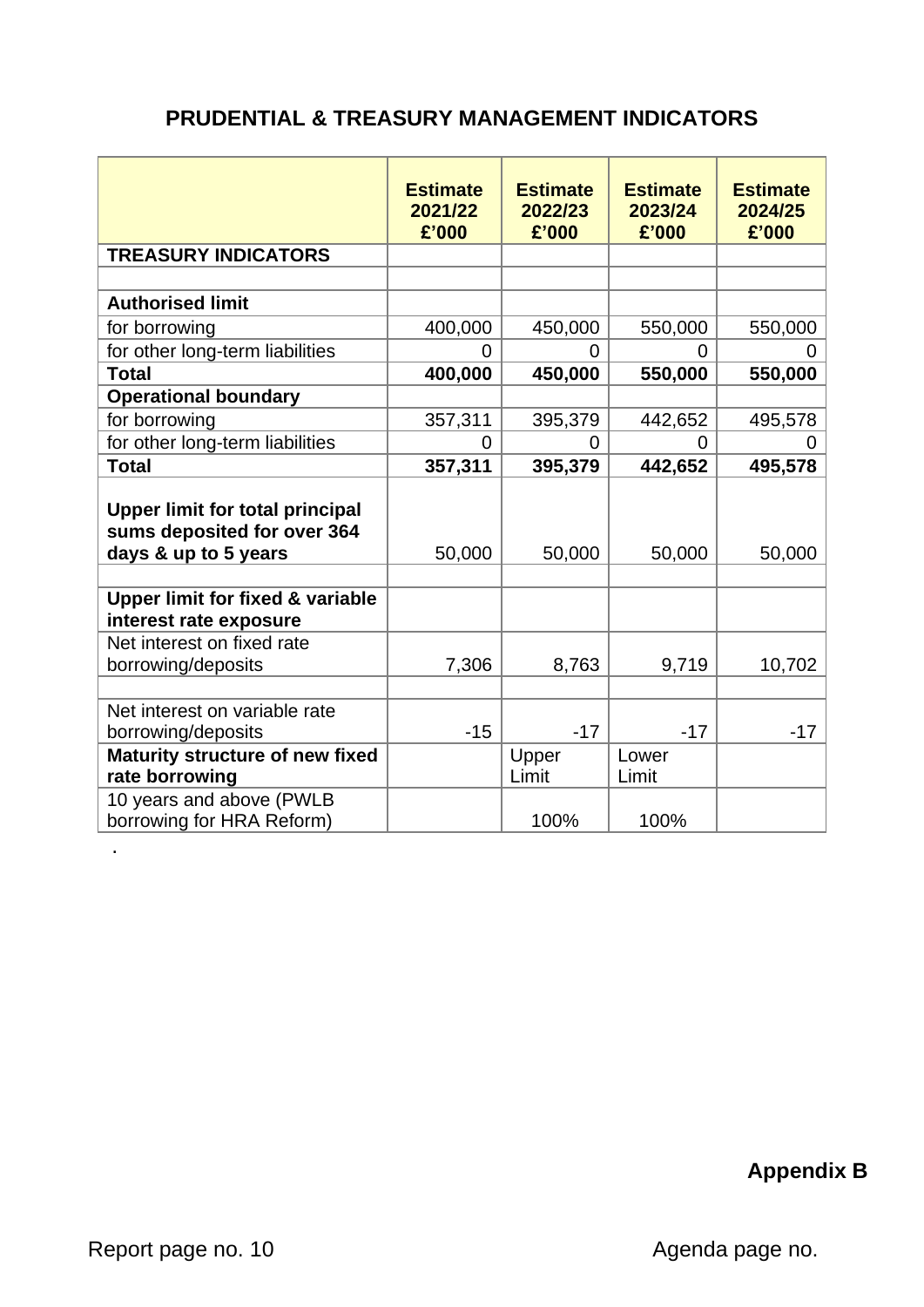### **Current Counterparty List**

The full listing of approved counterparties is shown below, showing the category under which, the counterparty has been approved, the appropriate deposit limit and current duration limits (\*references have now been made to RFB & NRFB for UK Banks, with explanations within the Glossary at Appendix E). Recommended changes are highlighted in purple and in bold.

| <b>Name</b>                                          | <b>Council's</b><br><b>Current Deposit</b><br><b>Period</b> | <b>Category</b>                              | Limit(f)        |
|------------------------------------------------------|-------------------------------------------------------------|----------------------------------------------|-----------------|
| <b>Specified Investments: -</b>                      |                                                             |                                              |                 |
| <b>All UK Local Authorities</b>                      | N/A                                                         | <b>Local Authority</b>                       | 20 <sub>m</sub> |
| All UK Passenger<br><b>Transport Authorities</b>     | N/A                                                         | Passenger Transport<br>Authority             | 20m             |
| <b>All UK Police Authorities</b>                     | N/A                                                         | <b>Police Authority</b>                      | 20 <sub>m</sub> |
| <b>All UK Fire Authorities</b>                       | N/A                                                         | <b>Fire Authority</b>                        | 20m             |
| Debt Management<br><b>Account Deposit Facility</b>   | N/A                                                         | <b>DMADF</b>                                 | Unlimited       |
| Barclays Bank Plc -<br>NRFB*                         | Using Link's<br><b>Credit Criteria</b>                      | <b>UK Bank</b>                               | 35 <sub>m</sub> |
| HSBC Bank Plc - NRFB*                                | Using Link's<br><b>Credit Criteria</b>                      | <b>UK Bank</b>                               | 20 <sub>m</sub> |
| HSBC UK Bank Plc-<br>RFB*                            | Using Link's<br><b>Credit Criteria</b>                      | <b>UK Bank</b>                               | 20m             |
| <b>Standard Chartered</b><br><b>Bank</b>             | Using Link's<br><b>Credit Criteria</b>                      | <b>UK Bank</b>                               | 20 <sub>m</sub> |
| <b>Bank of Scotland Plc</b><br>$(BoS) - RFB*$        | Using Link's<br><b>Credit Criteria</b>                      | <b>UK Bank</b>                               | 20 <sub>m</sub> |
| Lloyds Bank Plc - RFB*                               | Using Link's<br><b>Credit Criteria</b>                      | <b>UK Bank</b>                               | 20m             |
| <b>National Westminster</b><br>Bank Plc (NWB) - RFB* | Using Link's<br><b>Credit Criteria</b>                      | <b>UK Nationalised</b><br><b>Bank</b>        | 20m             |
| Santander UK Plc                                     | Using Link's<br><b>Credit Criteria</b>                      | <b>UK Bank</b>                               | 5m              |
| The Royal Bank of<br>Scotland Plc (RBS) -<br>RFB*    | Using Link's<br><b>Credit Criteria</b>                      | <b>UK Nationalised</b><br><b>Bank</b>        | 20m             |
| <b>Other UK Banks</b>                                | Using Link's<br><b>Credit Criteria</b>                      | <b>UK Banks</b>                              | 20 <sub>m</sub> |
| Members of a Banking<br>Group                        | Using Link's<br><b>Credit Criteria</b>                      | UK Banks and UK<br><b>Nationalised Banks</b> | 30m             |
| Svenska Handelsbanken                                | Using Link's<br><b>Credit Criteria</b>                      | Non-UK Bank                                  | 5m              |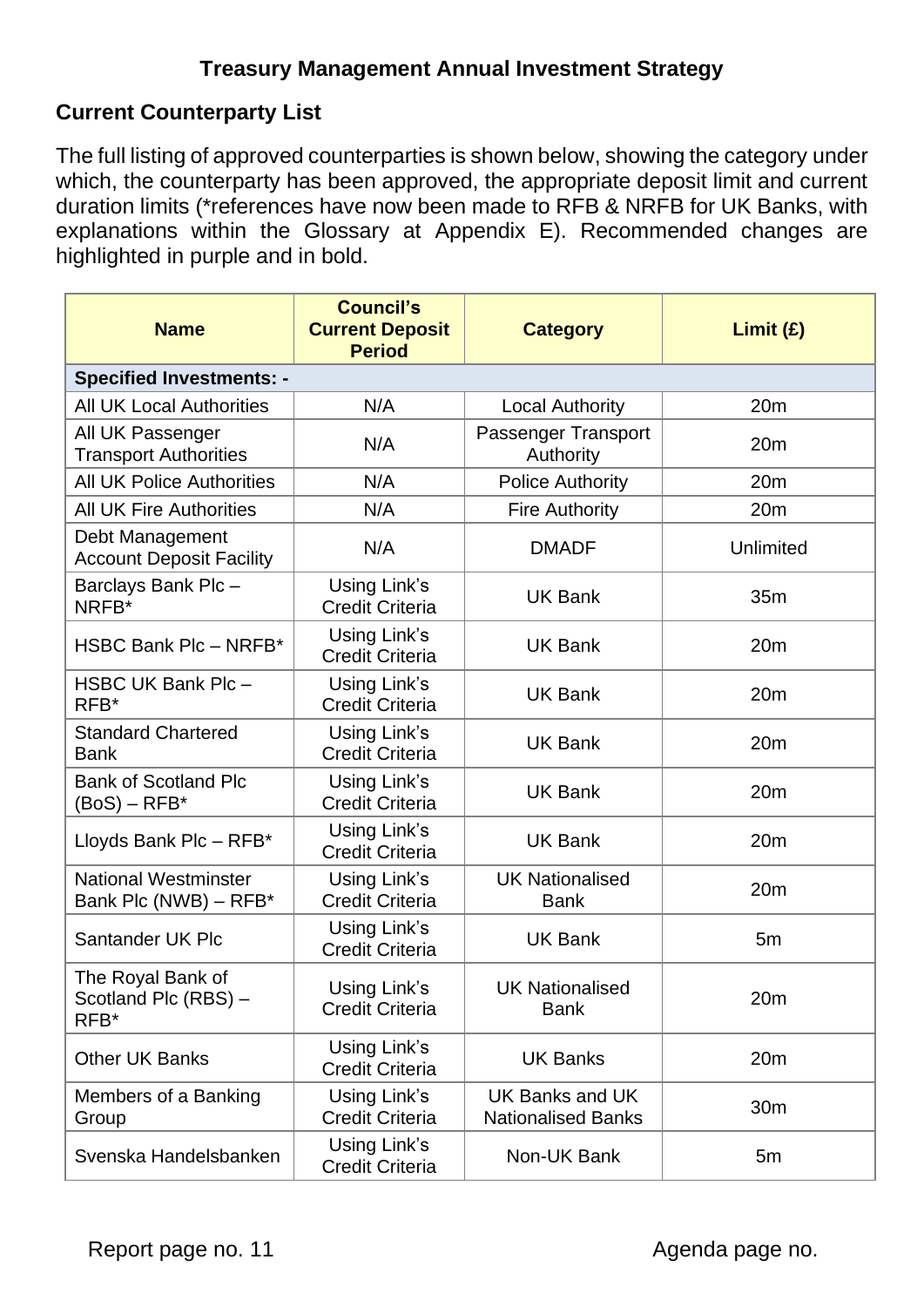| <b>Name</b>                                                                  | <b>Council's</b><br><b>Current Deposit</b><br><b>Period</b> | <b>Category</b>                                                | Limit(E)                                        |
|------------------------------------------------------------------------------|-------------------------------------------------------------|----------------------------------------------------------------|-------------------------------------------------|
| <b>Enhanced Cash Funds</b><br>(Standard & Poor's:<br>AAAf/S1, Fitch: AAA/S1) | Over 3 months<br>and up to 1 year                           | <b>Financial Instrument</b>                                    | 10m (per single<br>counterparty)                |
| <b>Enhanced Money Market</b><br>Funds (not below AAf) -<br><b>VNAV</b>       | Over 3 months<br>and up to 1 year                           | <b>Financial Instrument</b>                                    | 5m (per fund)                                   |
| <b>Money Market Funds</b><br>(AAAf) – CNAV, VNAV &<br><b>LVNAV</b>           | <b>Liquid Rolling</b><br><b>Balance</b>                     | <b>Financial Instrument</b>                                    | 15m (per fund) With no<br>maximum limit overall |
| <b>Custodian of Funds</b>                                                    | Requirement for<br>Undertaking<br>Financial<br>Instruments  | <b>Fund Managers</b>                                           | Up to 15m<br>(per single<br>counterparty)       |
| <b>UK Government</b><br><b>Treasury Bills</b>                                | Up to 6 months                                              | <b>Financial Instrument</b>                                    | 15 <sub>m</sub>                                 |
| Other Specified Investments - UK Building Societies: -                       |                                                             |                                                                |                                                 |
| <b>Name</b>                                                                  | <b>Council's</b><br><b>Current Deposit</b><br><b>Period</b> | Asset Value (£'m) -<br>as at 23 <sup>rd</sup> November<br>2020 | Limit(E)                                        |
| <b>Nationwide Building</b><br>Society                                        |                                                             | 245,732                                                        | <b>Assets greater than</b>                      |
| Yorkshire Building<br>Society                                                |                                                             | 52,815                                                         | £100bn<br>- £30m (previously<br>£20m)           |
| <b>Coventry Building</b><br>Society                                          | 1 month or in line                                          | 48,771                                                         | Assets between                                  |
| <b>Skipton Building Society</b>                                              | with Link's Credit<br>Criteria, if longer                   | 23,648                                                         | £50,000m and                                    |
| <b>Leeds Building Society</b>                                                |                                                             | 21,162                                                         | £99,999m<br>$-£5m$                              |
| <b>Principality Building</b><br>Society                                      |                                                             | 10,483                                                         | Assets between                                  |
| <b>West Bromwich Building</b><br>Society                                     |                                                             | 5,565                                                          | £5,000m and<br>£49,999m - £2m                   |
| <b>Non-Specified Investments: -</b>                                          |                                                             |                                                                |                                                 |
| All UK Local Authorities -<br>longer term limit                              | Over 1 year and<br>up to 5 years                            | <b>Local Authority</b>                                         | Up to 35m (in total)                            |
| <b>Cambridge City Council</b><br>Housing (CCHC)<br>Working Capital Loan *    | Up to 1 year                                                | Loan                                                           | 200,000                                         |
| <b>CCHC Investment *</b>                                                     | <b>Rolling Balance</b>                                      | Loan (Asset Security)                                          | 7,500,000                                       |
| <b>Cambridge Investment</b><br><b>Partnership (Mill</b><br>Road)*            | <b>Rolling Balance</b>                                      | <b>Loan (Asset</b><br><b>Security)</b>                         | 21,505,000                                      |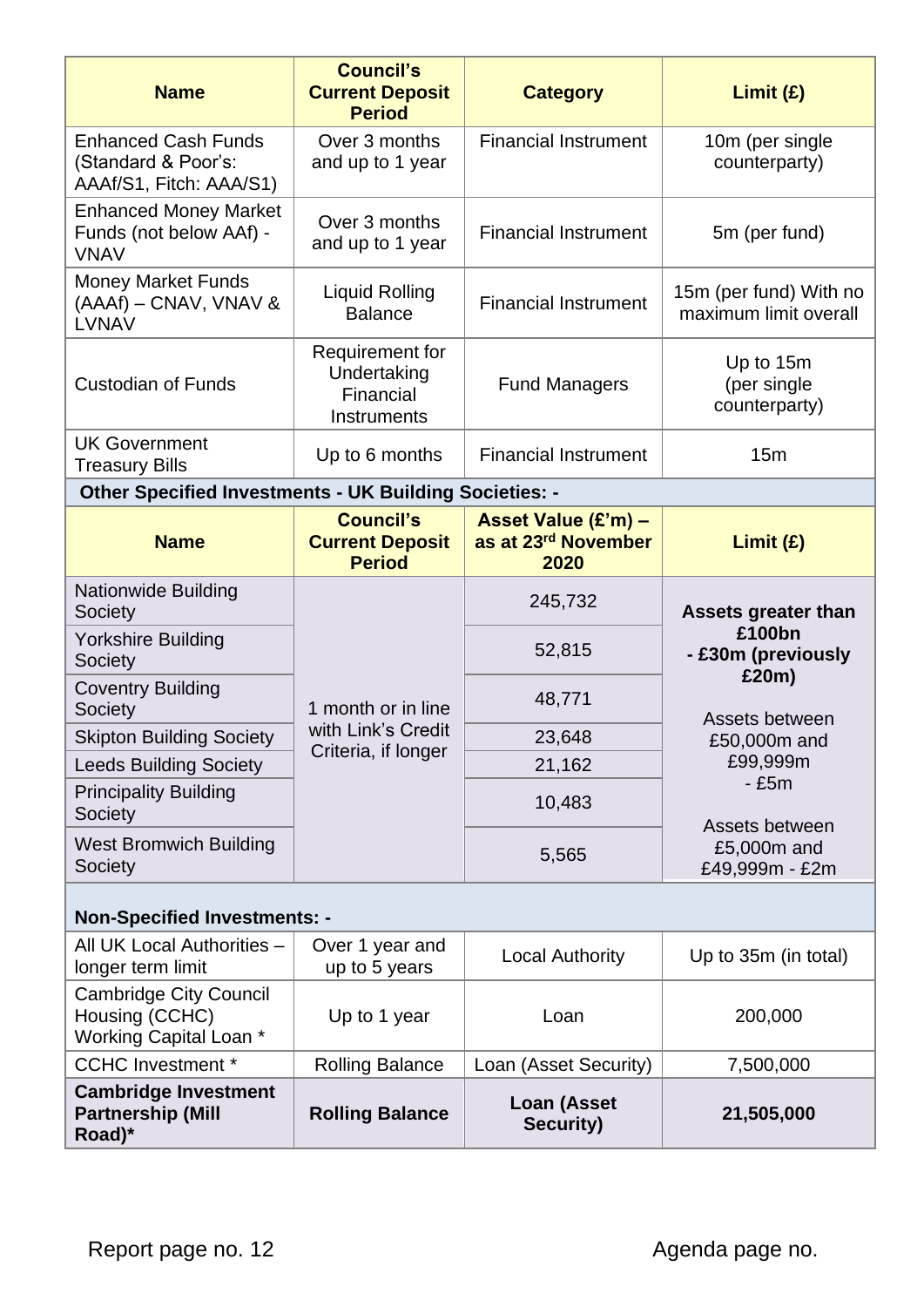| <b>Name</b>                                                                  | <b>Council's</b><br><b>Current Deposit</b><br><b>Period</b> | <b>Category</b>                                         | Limit (E)                                       |
|------------------------------------------------------------------------------|-------------------------------------------------------------|---------------------------------------------------------|-------------------------------------------------|
| <b>Cambridge Investment</b><br><b>Partnership (Cromwell</b><br>Road)*        | <b>Rolling Balance</b>                                      | Loan (Asset<br>Security)                                | 48,350,000                                      |
| <b>Cambridge Investment</b><br><b>Partnership (Orchard</b><br>Park L2)*      | <b>Rolling Balance</b>                                      | <b>Loan (Asset</b><br>Security)                         | 11,529,000                                      |
| <b>CCLA Local Authorities'</b><br><b>Property Fund</b>                       | Minimum of 5<br>years                                       | Pooled UK Property<br>Fund                              | Up to 15m                                       |
| <b>Certificates of Deposit</b><br>(with UK Banking<br>Institutions)          | <b>Liquid Rolling</b><br><b>Balance</b>                     | <b>Financial Instrument</b>                             | 15m<br>(per single<br>counterparty)             |
| <b>Certificates of Deposit</b><br>(with UK Building<br>Societies)            | <b>Liquid Rolling</b><br><b>Balance</b>                     | <b>Financial Instrument</b>                             | 2m<br>(per single<br>counterparty)              |
| <b>Certificates of Deposit</b><br>(with Foreign Banking<br>Institutions)     | <b>Liquid Rolling</b><br><b>Balance</b>                     | <b>Financial Instrument</b>                             | 2m<br>(per single<br>counterparty)              |
| <b>Enhanced Cash Funds</b><br>(Standard & Poor's:<br>AAAf/S1, Fitch: AAA/S1) | Over 1 year and<br>up to 5 years                            | <b>Financial Instrument</b>                             | 10 <sub>m</sub><br>(per single<br>counterparty) |
| <b>Enhanced Money Market</b><br>Funds (not below AAf) -<br><b>VNAV</b>       | Over 1 year and<br>up to 5 years                            | <b>Financial Instrument</b>                             | 5m (per fund)                                   |
| <b>Commercial Property</b><br>Investments funded from<br>cash balances       | Over 1 year                                                 | <b>Commercial Property</b>                              | 25m (in total)                                  |
| <b>Municipal Bonds Agency</b>                                                | N/A                                                         | Pooled Financial<br><b>Instrument Facility</b>          | 50,000                                          |
| Secured Local Bond -<br><b>Allia Limited</b>                                 | N/A                                                         | <b>Local Business Bond</b>                              | Up to 5m in total                               |
| Supranational Bonds-<br>AAA                                                  | Using Link's<br><b>Credit Criteria</b>                      | Multi-lateral<br><b>Development Bank</b><br><b>Bond</b> | 15m                                             |
| <b>UK Government Gilts</b>                                                   | Over 1 year & up<br>to 30 Years                             | <b>Financial Instrument</b>                             | 15m                                             |

**Note:** In addition to the limits above, the total non-specified items over 1 year **(excluding balances with related parties\*)** will not exceed £50m.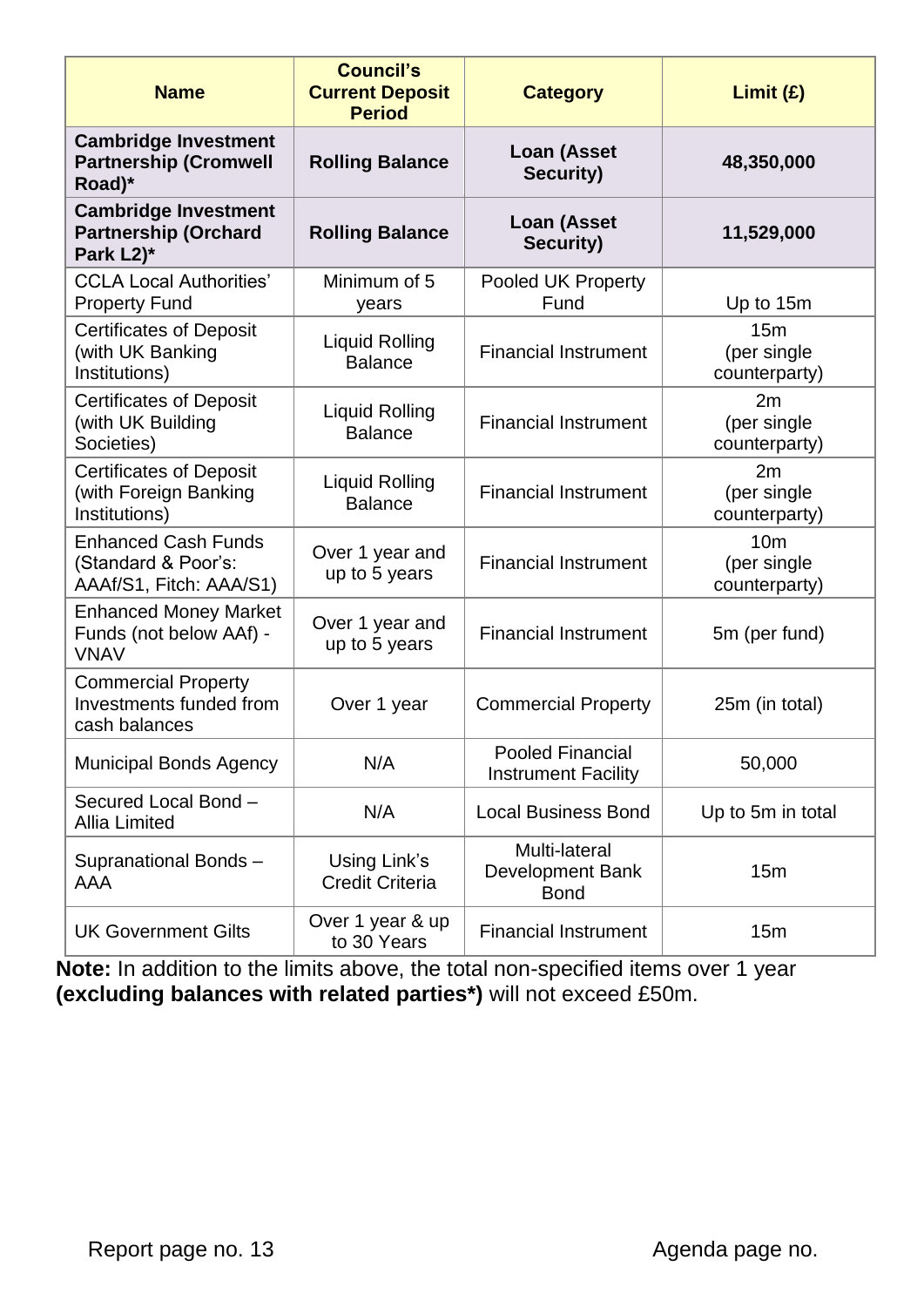#### **Sources of the Council's Deposits**

Local authorities are free to deposit surplus funds not immediately required in order to meet the costs of providing its services. The Council deposits amounts set aside in its general reserves and earmarked reserves.

The interest earned on these deposits is credited to the General Fund and Housing Revenue Account respectively and helps to fund the cost of providing services. This currently amounts to around £852,000 each year based on current deposit and interest rate levels.

At 1<sup>st</sup> April 2021, the Council had deposits of £162.0 million. The table below provides a sources breakdown of the funds deposited at that date: -

| <b>Funds Deposited as at 1 April 2021</b>            | £'000      | £'000     |
|------------------------------------------------------|------------|-----------|
| <b>Working Capital</b>                               |            | 32,832    |
| <b>General Fund:</b>                                 |            |           |
| <b>General Reserve</b>                               | 16,594     |           |
| <b>Asset Renewal Reserves</b>                        | 2,144      |           |
| <b>Other Earmarked Reserves</b>                      | 49,099     | 67,837    |
| Housing Revenue Account (HRA): -                     |            |           |
| <b>General Reserve</b>                               | 18,420     |           |
| <b>Asset Renewal Reserves</b>                        | 2,534      |           |
| <b>Major Repairs Reserve</b>                         | 13,647     |           |
| <b>Other Earmarked Reserves</b>                      | 14,733     |           |
| <b>Capital Financing Requirement (Including HRA)</b> | $-286,451$ |           |
| <b>PWLB Borrowing for HRA</b>                        | 213,572    | $-23,545$ |
| Capital:                                             |            |           |
| <b>Capital Contributions Unapplied</b>               | 44,672     |           |
| <b>Usable Capital Receipts</b>                       | 40,213     | 84,885    |
| <b>Total Deposited</b>                               |            | 162,009   |

The HRA accounts for around 60% of reserves deposited.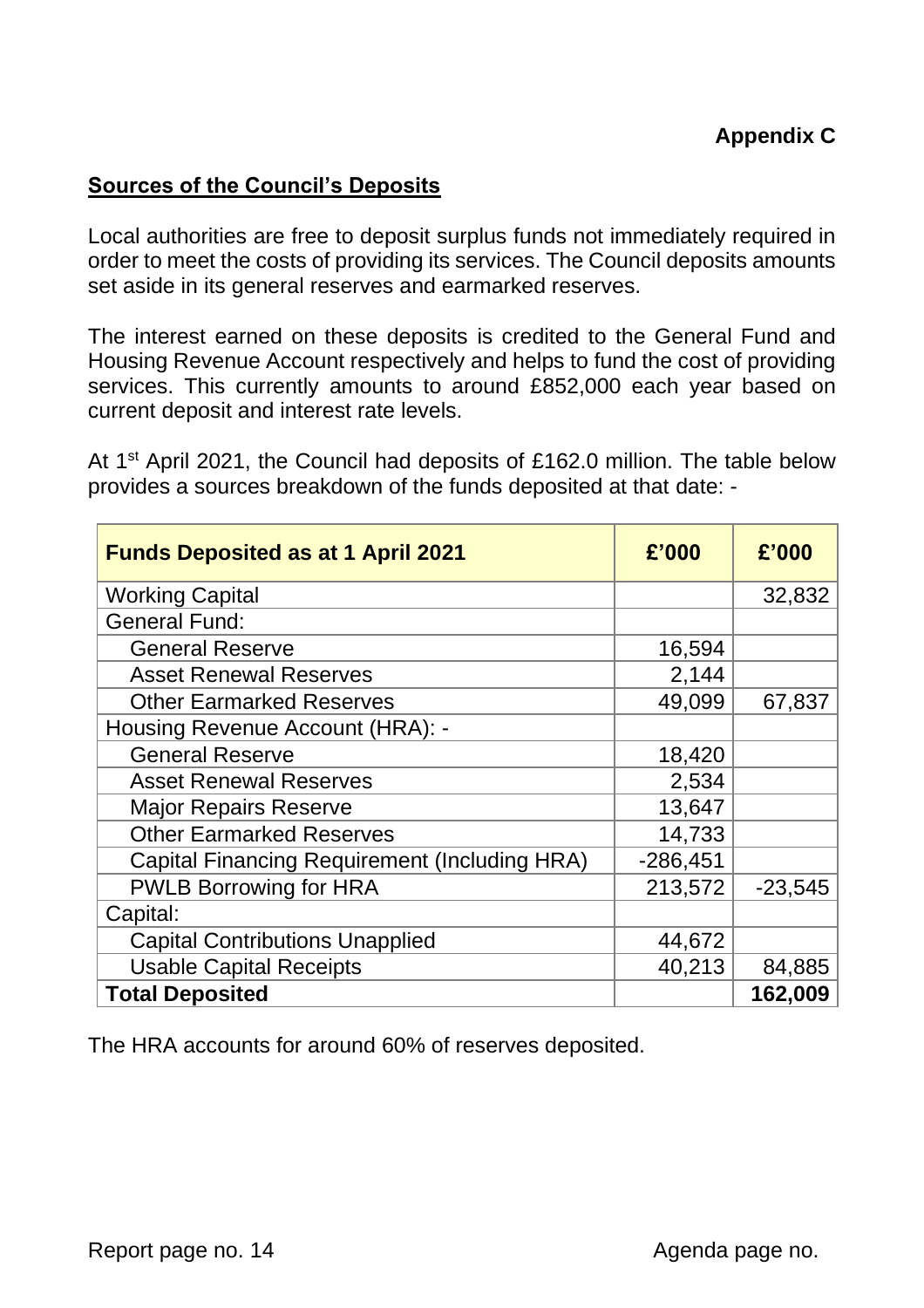### **Link's Opinion on Forecast UK Interest Rates – As Currently Predicted**

#### **Introduction**

The paragraphs that follow reflect the views of the Council's Treasury Management advisors (Link) on UK Interest Rates as currently predicted.

#### **Interest rates**

Members of the Bank of England Monetary Policy Committee (MPC) kept the bank rate at 0.10% and kept Quantitative Easing (QE) at £895bn, on 5<sup>th</sup> August 2021. Going-forward, the Council's treasury advisor, Link, has provided the following interest rate forecasts, issued on 2<sup>nd</sup> September 2021:

|                                      | Sep-<br>21               | Dec-<br>21 | Mar-<br>22 | Jun-<br>22 | Sep-<br>22 | Dec-<br>22 | Mar-<br>23 | Jun-<br>23 | Sep-<br>23 | Dec-<br>23 | Mar-<br>24 |
|--------------------------------------|--------------------------|------------|------------|------------|------------|------------|------------|------------|------------|------------|------------|
| <b>Bank rate</b>                     | 0.10%                    | 0.10%      | 0.10%      | 0.10%      | 0.10%      | 0.10%      | 0.10%      | 0.25%      | 0.25%      | 0.25%      | 0.50%      |
| 3 month<br><b>LIBID</b>              | $\overline{\phantom{a}}$ | 0.10%      | 0.10%      | 0.10%      | 0.10%      | 0.10%      | 0.10%      | 0.30%      | 0.30%      | 0.30%      | 0.50%      |
| 6 month<br><b>LIBID</b>              | $\overline{\phantom{a}}$ | 0.10%      | 0.10%      | 0.10%      | 0.10%      | 0.10%      | 0.10%      | 0.30%      | 0.40%      | 0.50%      | 0.50%      |
| 12 month<br><b>LIBID</b>             | $\overline{\phantom{a}}$ | 0.20%      | 0.20%      | 0.20%      | 0.20%      | 0.20%      | 0.20%      | 0.40%      | 0.50%      | 0.60%      | 0.70%      |
|                                      |                          |            |            |            |            |            |            |            |            |            |            |
| 5yr<br><b>PWLB</b> rate              | 1.20%                    | 1.20%      | 1.20%      | 1.30%      | 1.30%      | 1.30%      | 1.40%      | 1.40%      | 1.40%      | 1.50%      | 1.50%      |
| 10yr<br><b>PWLB</b> rate             | 1.60%                    | 1.60%      | 1.70%      | 1.70%      | 1.80%      | 1.80%      | 1.90%      | 1.90%      | 1.90%      | 2.00%      | 2.00%      |
| $25$ yr<br><b>PWLB</b> rate          | 1.90%                    | 2.00%      | 2.10%      | 2.20%      | 2.30%      | 2.30%      | 2.30%      | 2.40%      | 2.40%      | 2.40%      | 2.50%      |
| 50 <sub>yr</sub><br><b>PWLB</b> rate | 1.70%                    | 1.80%      | 1.90%      | 2.00%      | 2.10%      | 2.10%      | 2.10%      | 2.20%      | 2.20%      | 2.20%      | $2.30\%$   |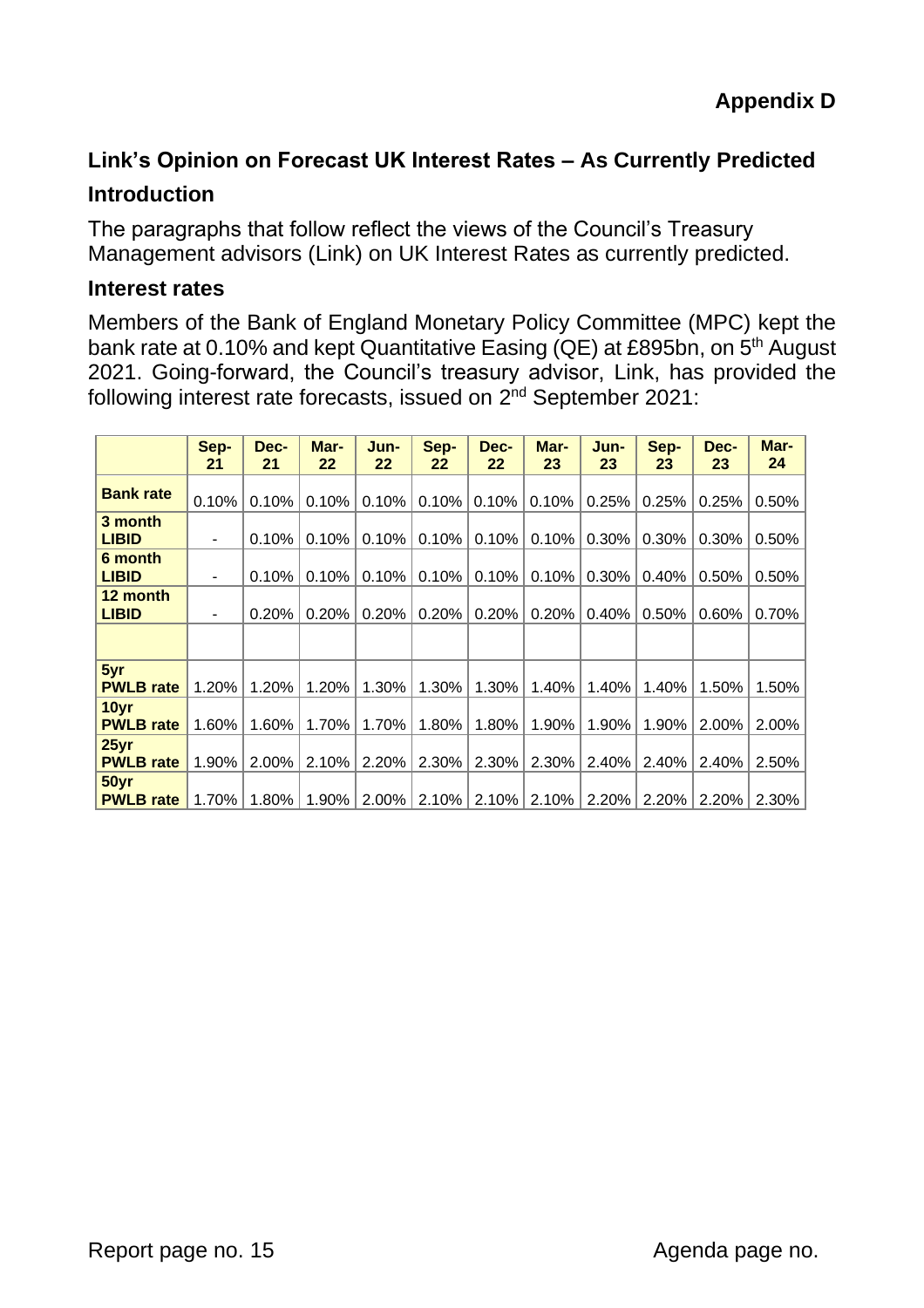# **Treasury Management – Glossary of Terms and Abbreviations**

| <b>Term</b>                                              | <b>Definition</b>                                                                                                                                                                                                                                                                                                                                      |
|----------------------------------------------------------|--------------------------------------------------------------------------------------------------------------------------------------------------------------------------------------------------------------------------------------------------------------------------------------------------------------------------------------------------------|
| <b>Authorised Limit for</b><br><b>External Borrowing</b> | Represents a control on the maximum level of<br>borrowing                                                                                                                                                                                                                                                                                              |
| <b>Capital Expenditure</b>                               | Expenditure capitalised in accordance with<br>regulations <i>i.e.</i> material expenditure either by<br>Government Directive or on capital assets,<br>such as land and buildings, owned by the<br>Council (as opposed to revenue expenditure<br>which is on day to day items including<br>employees' pay, premises costs and supplies<br>and services) |
| <b>Capital Financing</b><br>Requirement                  | A measure of the Council's underlying<br>borrowing need i.e. it represents the total<br>historical outstanding capital expenditure<br>which has not been paid for from either<br>revenue or capital resources                                                                                                                                          |
| <b>Certificates of Deposit</b><br>(CDs)                  | Low risk certificates issued by banks which<br>offer a higher rate of return                                                                                                                                                                                                                                                                           |
| <b>CIP</b>                                               | Cambridge Investment Partnership                                                                                                                                                                                                                                                                                                                       |
| <b>CIPFA</b>                                             | <b>Chartered Institute of Public Finance and</b><br>Accountancy                                                                                                                                                                                                                                                                                        |
| <b>Corporate Bonds</b>                                   | Financial instruments issued by corporations                                                                                                                                                                                                                                                                                                           |
| Counterparties                                           | Financial Institutions with which funds may be<br>placed                                                                                                                                                                                                                                                                                               |
| <b>Credit Risk</b>                                       | Risk of borrower defaulting on any type of debt<br>by failing to make payments which it is<br>obligated to do                                                                                                                                                                                                                                          |
| <b>Enhanced Cash Funds</b>                               | Higher yielding funds typically for investments<br>exceeding 3 months                                                                                                                                                                                                                                                                                  |
| Eurocurrency                                             | Currency deposited by national governments<br>or corporations in banks outside of their home<br>market                                                                                                                                                                                                                                                 |
| <b>External Gross Debt</b>                               | Long-term liabilities including Private Finance<br><b>Initiatives and Finance Leases</b>                                                                                                                                                                                                                                                               |
| <b>Government CNAV</b>                                   | Highly liquid sovereign stock based on a<br><b>Constant Net Asset Value (CNAV)</b>                                                                                                                                                                                                                                                                     |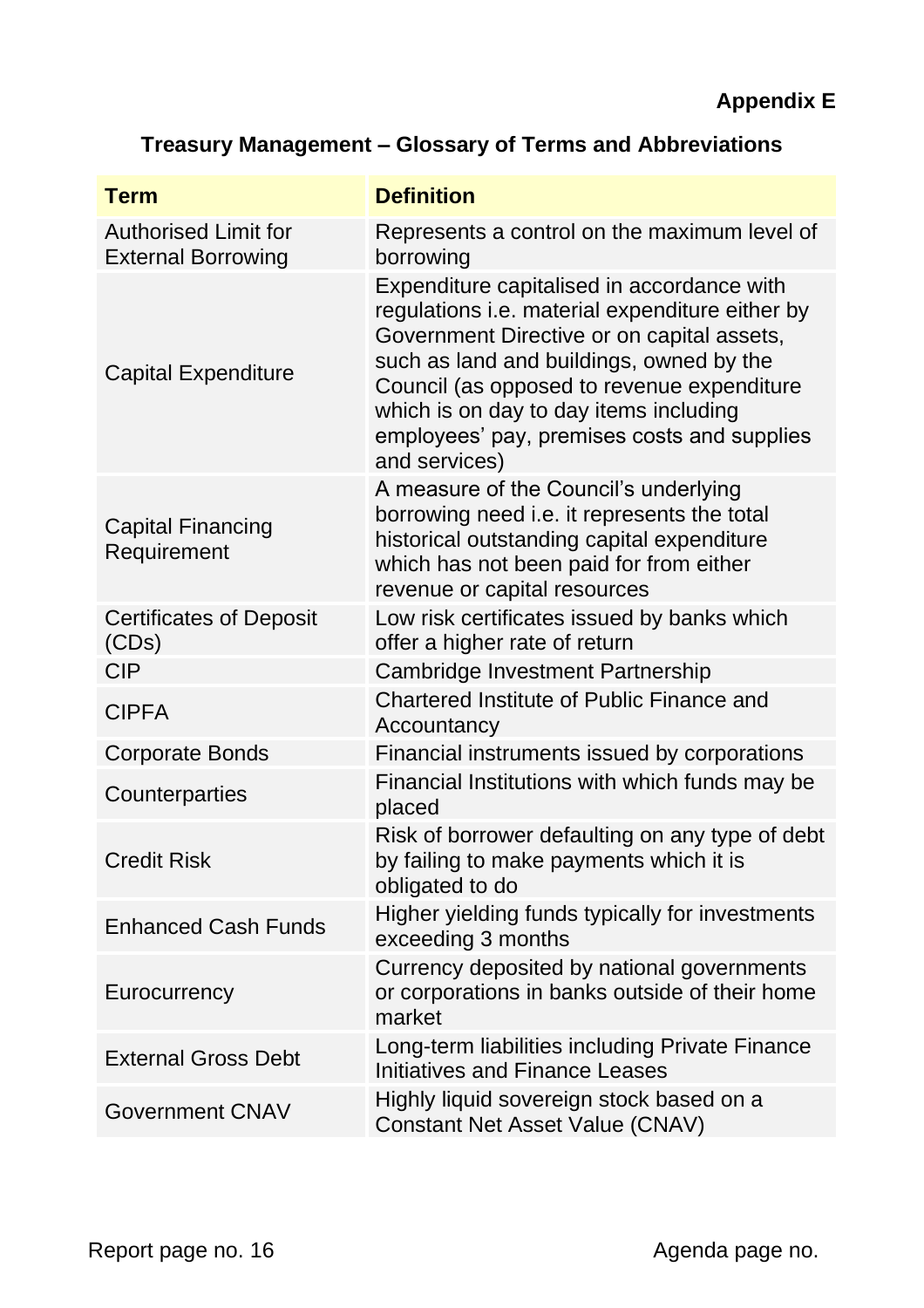| <b>Term</b>                                      | <b>Definition</b>                                                                                                                                                                                                                          |
|--------------------------------------------------|--------------------------------------------------------------------------------------------------------------------------------------------------------------------------------------------------------------------------------------------|
| <b>HRA</b>                                       | Housing Revenue Account - a 'ring-fenced'<br>account for local authority housing account<br>where a council acts as landlord                                                                                                               |
| <b>HRA Self-Financing</b>                        | A new funding regime for the HRA introduced<br>in place of the previous annual subsidy system                                                                                                                                              |
| London Interbank Offered<br>Rate (LIBOR)         | A benchmark rate that some of the leading<br>banks charge each other for short-term loans                                                                                                                                                  |
| London Interbank Bid<br>Rate (LIBID)             | The average interest rate which major London<br>banks borrow Eurocurrency deposits from<br>other banks                                                                                                                                     |
| Liquidity                                        | A measure of how readily available a deposit<br>is                                                                                                                                                                                         |
| <b>Low Volatility Net Asset</b><br>Value (LVNAV) | Highly liquid sovereign stock based on a<br><b>Constant Net Asset Value (CNAV)</b>                                                                                                                                                         |
| <b>MHCLG</b>                                     | Ministry for Housing, Communities & Local<br>Government (formerly the Department for<br>Communities & Local Government, DCLG)                                                                                                              |
| <b>MPC</b>                                       | Monetary Policy Committee - The Bank of<br>England Committee responsible for setting the<br>UK's bank base rate                                                                                                                            |
| <b>Minimum Revenue</b><br>Provision (MRP)        | Revenue charge to finance the repayment of<br>debt                                                                                                                                                                                         |
| <b>NHBC</b>                                      | <b>National House Building Council</b>                                                                                                                                                                                                     |
| Non-Ring-Fenced Bank<br>(NRFB)                   | Government & Bank of England rules will<br>apply to all UK Banks which have to split their<br>business into 'core' retail and investment units<br>known as Ring and Non-Ring-Fenced Banks<br>for the 1 <sup>st</sup> January 2019 deadline |
| Non-Specified<br>Investments                     | These are investments that do not meet the<br>conditions laid down for Specified Investments<br>and potentially carry additional risk, e.g.<br>lending for periods beyond 1 year                                                           |
| <b>Operational Boundary</b>                      | Limit which external borrowing is not normally<br>expected to exceed                                                                                                                                                                       |
| <b>PWLB</b>                                      | <b>Public Works Loans Board - an Executive</b><br>Government Agency of HM Treasury from<br>which local authorities & other prescribed<br>bodies may borrow at favourable interest rates                                                    |